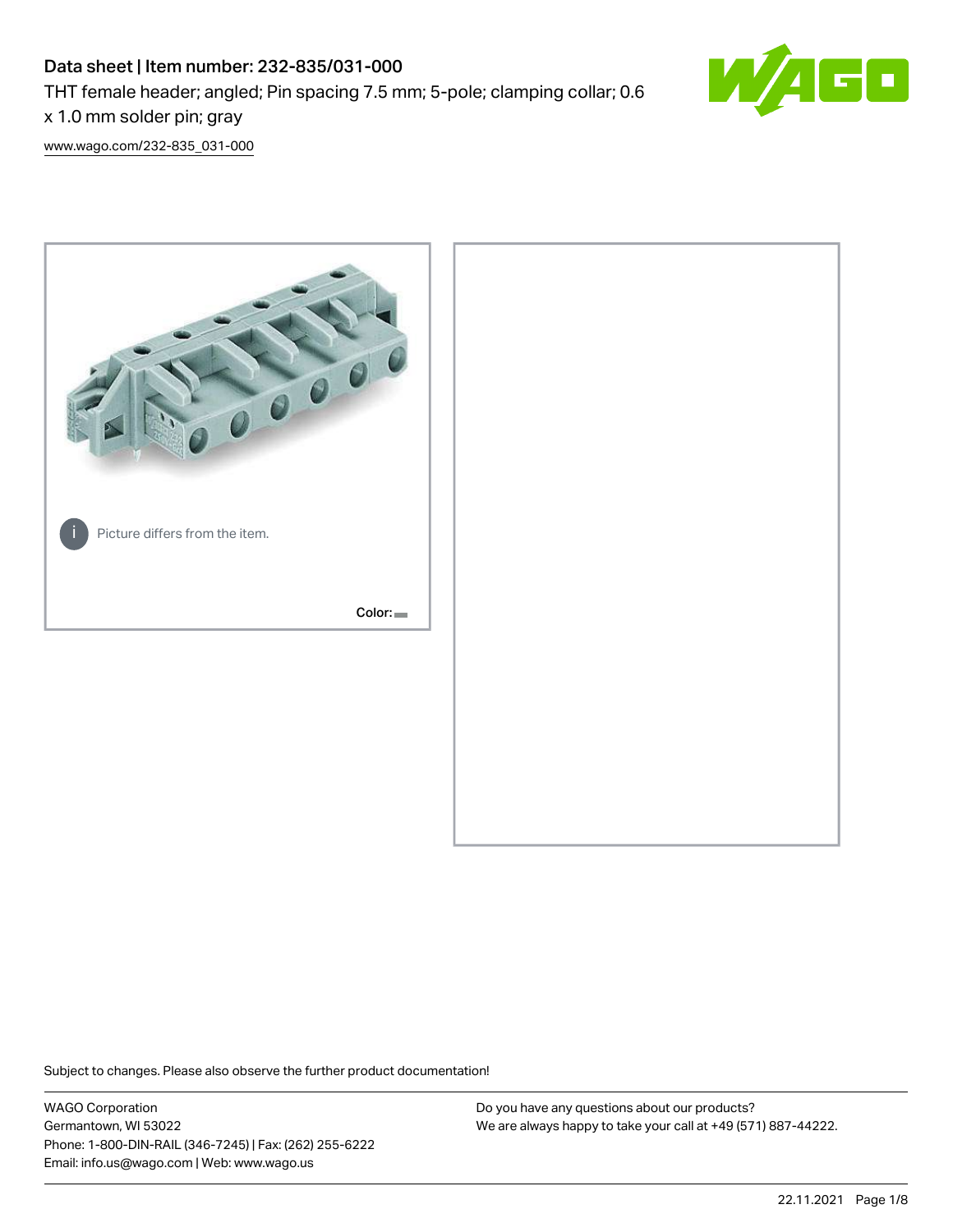



#### Item description

- $\blacksquare$ Horizontal or vertical PCB mounting via straight or angled solder pins
- $\blacksquare$ For board-to-board and board-to-wire connections
- П Touch-proof PCB outputs
- $\blacksquare$ Easy-to-identify PCB inputs and outputs
- With coding fingers  $\blacksquare$

#### Data Notes

Safety information 1 The MCS – MULTI CONNECTION SYSTEM includes connectors without breaking capacity in accordance with DIN EN 61984. When used as intended, these connectors must not be connected /disconnected when live or under load. The circuit design should ensure header pins, which can be touched, are not live when unmated.

Subject to changes. Please also observe the further product documentation!

WAGO Corporation Germantown, WI 53022 Phone: 1-800-DIN-RAIL (346-7245) | Fax: (262) 255-6222 Email: info.us@wago.com | Web: www.wago.us Do you have any questions about our products? We are always happy to take your call at +49 (571) 887-44222.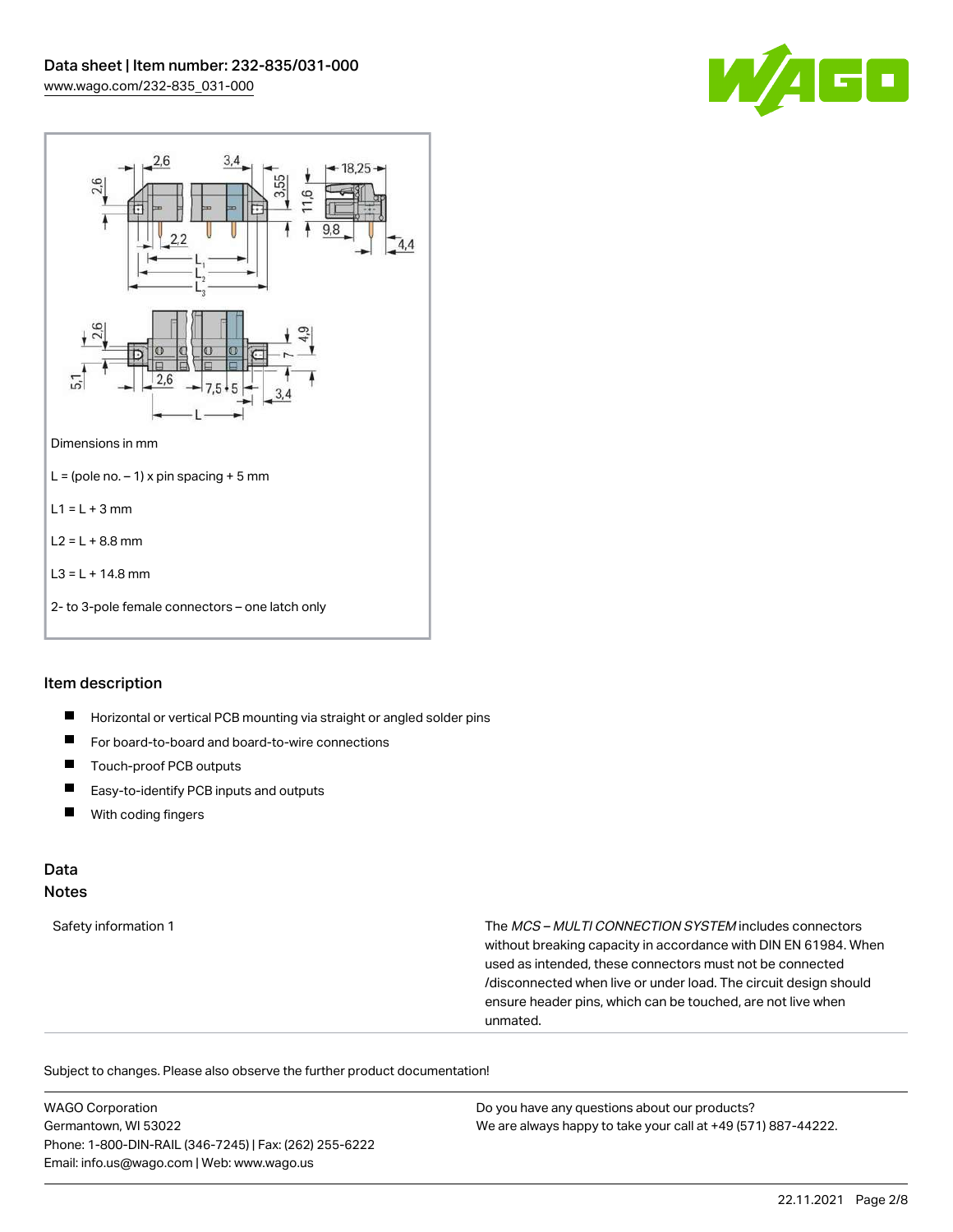

Variants: Other pole numbers

3.8 mm pin projection for male headers with straight solder pins Gold-plated or partially gold-plated contact surfaces Other versions (or variants) can be requested from WAGO Sales or configured at https://configurator.wago.com/

#### Electrical data

# IEC Approvals

| Ratings per                 | IEC/EN 60664-1                                                        |
|-----------------------------|-----------------------------------------------------------------------|
| Rated voltage (III / 3)     | 500 V                                                                 |
| Rated surge voltage (III/3) | 6 <sub>kV</sub>                                                       |
| Rated voltage (III/2)       | 630 V                                                                 |
| Rated surge voltage (III/2) | 6 kV                                                                  |
| Nominal voltage (II/2)      | 1000V                                                                 |
| Rated surge voltage (II/2)  | 6 <sub>kV</sub>                                                       |
| Rated current               | 12A                                                                   |
| Legend (ratings)            | $(III / 2)$ $\triangle$ Overvoltage category III / Pollution degree 2 |

### UL Approvals

| Approvals per                  | UL 1059 |
|--------------------------------|---------|
| Rated voltage UL (Use Group B) | 300 V   |
| Rated current UL (Use Group B) | 15 A    |
| Rated voltage UL (Use Group D) | 300 V   |
| Rated current UL (Use Group D) | 10 A    |

# Ratings per UL

| $ -$<br>Rated voltage UL 1977 | 600 V |
|-------------------------------|-------|
| Rated current UL 1977         | . .   |
|                               | ___   |

# CSA Approvals

| Approvals per                   | CSA   |
|---------------------------------|-------|
| Rated voltage CSA (Use Group B) | 300 V |
| Rated current CSA (Use Group B) | 15 A  |
| Rated voltage CSA (Use Group D) | 300 V |
| Rated current CSA (Use Group D) | 10 A  |

.<br>Subject to changes. Please also observe the further product documentation!

WAGO Corporation Germantown, WI 53022 Phone: 1-800-DIN-RAIL (346-7245) | Fax: (262) 255-6222 Email: info.us@wago.com | Web: www.wago.us Do you have any questions about our products? We are always happy to take your call at +49 (571) 887-44222.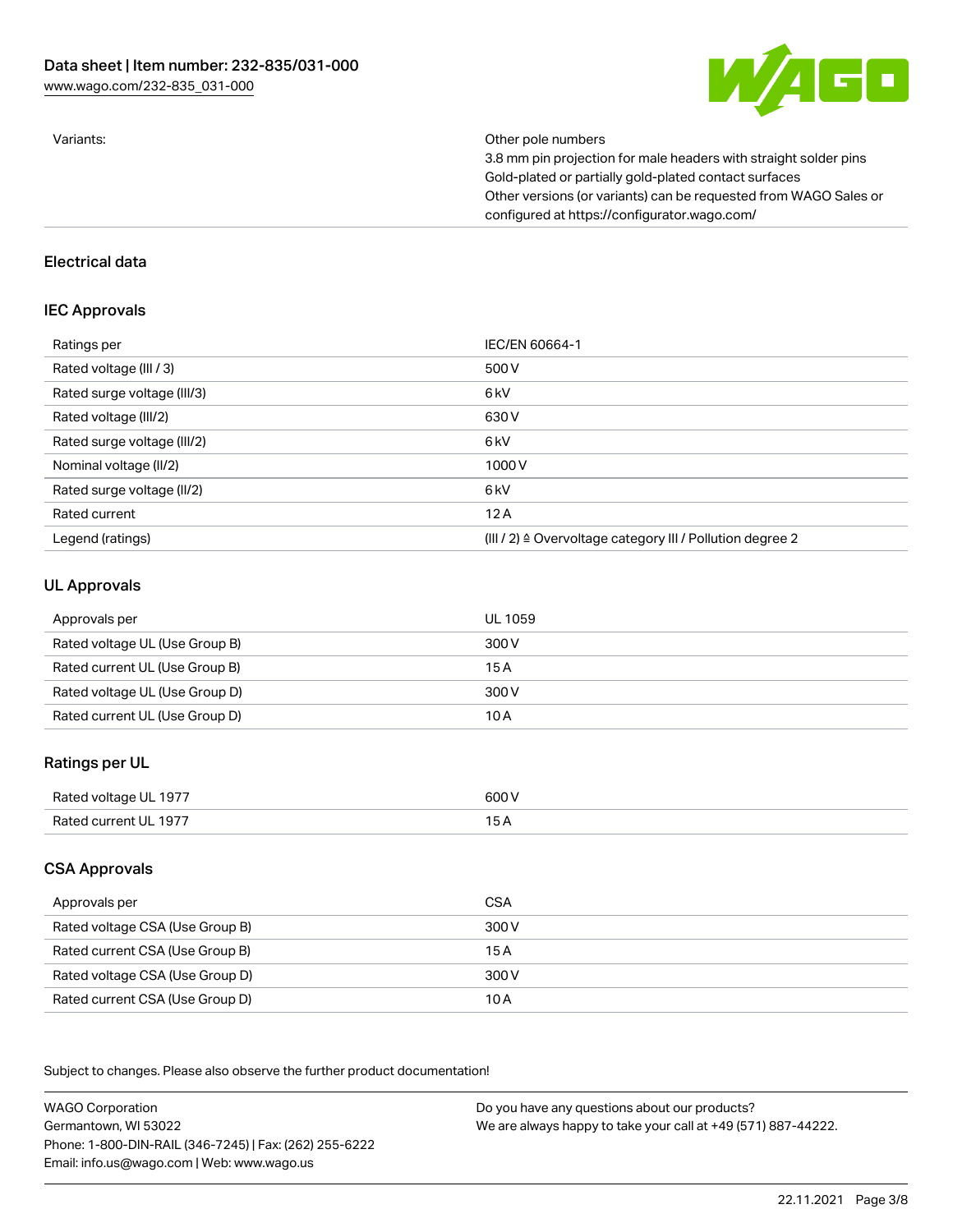[www.wago.com/232-835\\_031-000](http://www.wago.com/232-835_031-000)



# Connection data

| Total number of potentials |  |
|----------------------------|--|
| Number of connection types |  |
| Number of levels           |  |

# Connection 1

| Number of poles |
|-----------------|
|-----------------|

# Physical data

| Pin spacing                          | 7.5 mm / 0.295 inch        |
|--------------------------------------|----------------------------|
| Width                                | 49.8 mm / 1.961 inch       |
| Height                               | 16.6 mm / 0.654 inch       |
| Height from the surface              | 11.6 mm / 0.457 inch       |
| Depth                                | 18.25 mm / 0.719 inch      |
| Solder pin length                    | $5 \,\mathrm{mm}$          |
| Solder pin dimensions                | $0.6 \times 1$ mm          |
| Drilled hole diameter with tolerance | $1.3$ <sup>(+0.1)</sup> mm |

### Mechanical data

| Mounting type | Mounting flange       |
|---------------|-----------------------|
| Mounting type | Feed-through mounting |
|               | Panel mounting        |

#### Plug-in connection

| Contact type (pluggable connector) | Female header |
|------------------------------------|---------------|
| Connector (connection type)        | for PCB       |
| Mismating protection               | No            |
| Mating direction to the PCB        | 0°            |
| Locking of plug-in connection      | Without       |

# PCB contact

| PCB Contact                         | тнт                                        |
|-------------------------------------|--------------------------------------------|
| Solder pin arrangement              | over the entire female connector (in-line) |
| Number of solder pins per potential |                                            |

Subject to changes. Please also observe the further product documentation!

WAGO Corporation Germantown, WI 53022 Phone: 1-800-DIN-RAIL (346-7245) | Fax: (262) 255-6222 Email: info.us@wago.com | Web: www.wago.us Do you have any questions about our products? We are always happy to take your call at +49 (571) 887-44222.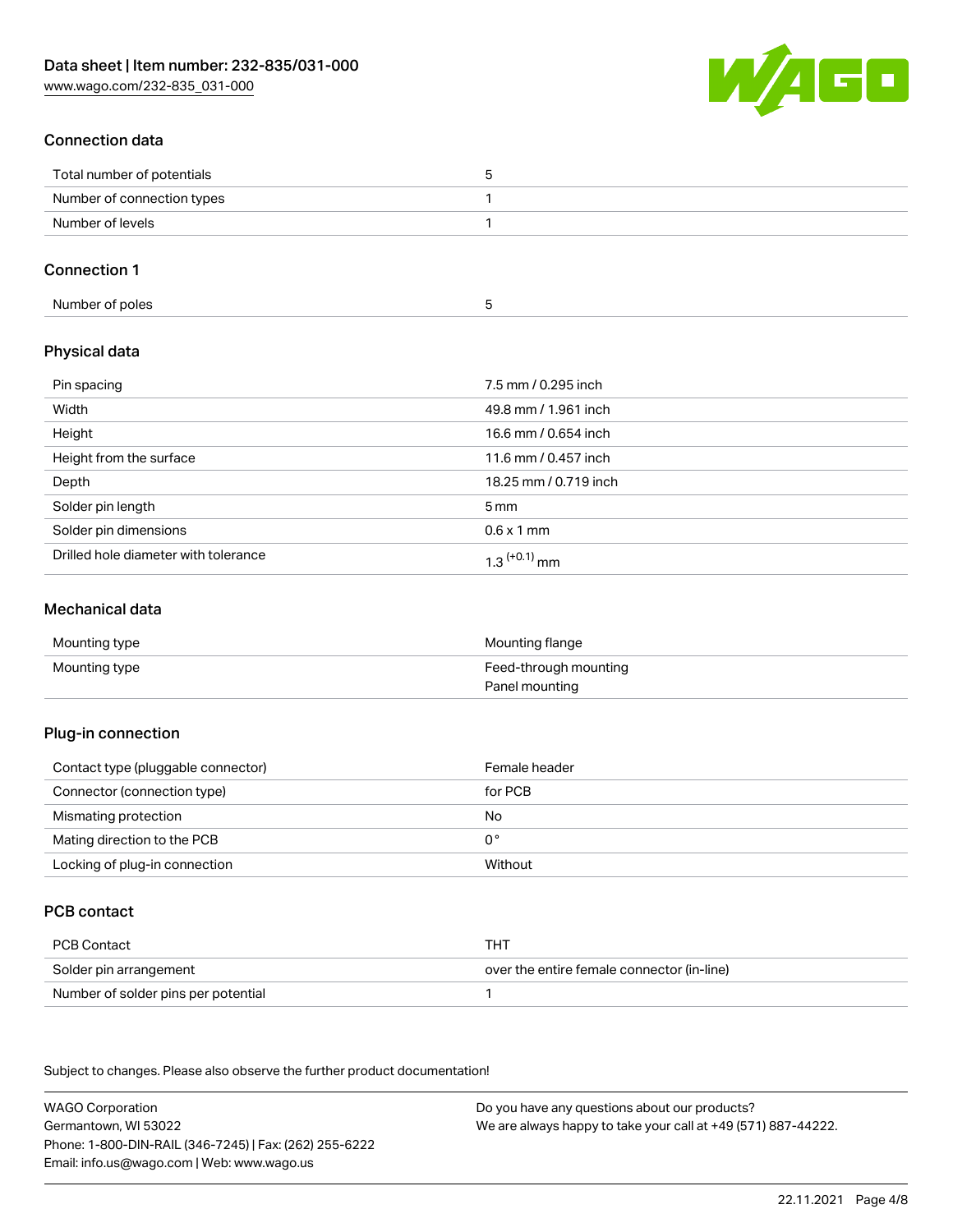

### Material data

| Color                       | gray             |
|-----------------------------|------------------|
| Material group              |                  |
| Insulation material         | Polyamide (PA66) |
| Flammability class per UL94 | V <sub>0</sub>   |
| Contact material            | Copper alloy     |
| Contact plating             | tin-plated       |
| Fire load                   | 0.124MJ          |
| Weight                      | 6.1 <sub>g</sub> |

#### Environmental requirements

| Limit temperature range | $-60+85 °C$ |
|-------------------------|-------------|
|-------------------------|-------------|

### Commercial data

| PU (SPU)              | 50 Stück      |
|-----------------------|---------------|
| Packaging type        | box           |
| Country of origin     | DE            |
| <b>GTIN</b>           | 4055143270861 |
| Customs tariff number | 8536694040    |

# Approvals / Certificates

#### Ship Approvals

| Logo      | Approval                                  | <b>Additional Approval Text</b> | Certificate<br>name              |
|-----------|-------------------------------------------|---------------------------------|----------------------------------|
| ABS<br>电炉 | <b>ABS</b><br>American Bureau of Shipping | $\overline{\phantom{0}}$        | 19-<br>HG15869876-<br><b>PDA</b> |
|           | <b>DNV GL</b>                             | $\overline{\phantom{0}}$        | TAE000016Z                       |
|           | Det Norske Veritas, Germanischer Lloyd    |                                 |                                  |

#### UL-Approvals

| Logo | Approval                             | <b>Additional Approval Text</b> | Certificate<br>name |
|------|--------------------------------------|---------------------------------|---------------------|
| J    | UR<br>Underwriters Laboratories Inc. | <b>UL 1059</b>                  | E45172              |

Subject to changes. Please also observe the further product documentation!

| WAGO Corporation                                       | Do you have any questions about our products?                 |
|--------------------------------------------------------|---------------------------------------------------------------|
| Germantown. WI 53022                                   | We are always happy to take your call at +49 (571) 887-44222. |
| Phone: 1-800-DIN-RAIL (346-7245)   Fax: (262) 255-6222 |                                                               |
| Email: info.us@wago.com   Web: www.wago.us             |                                                               |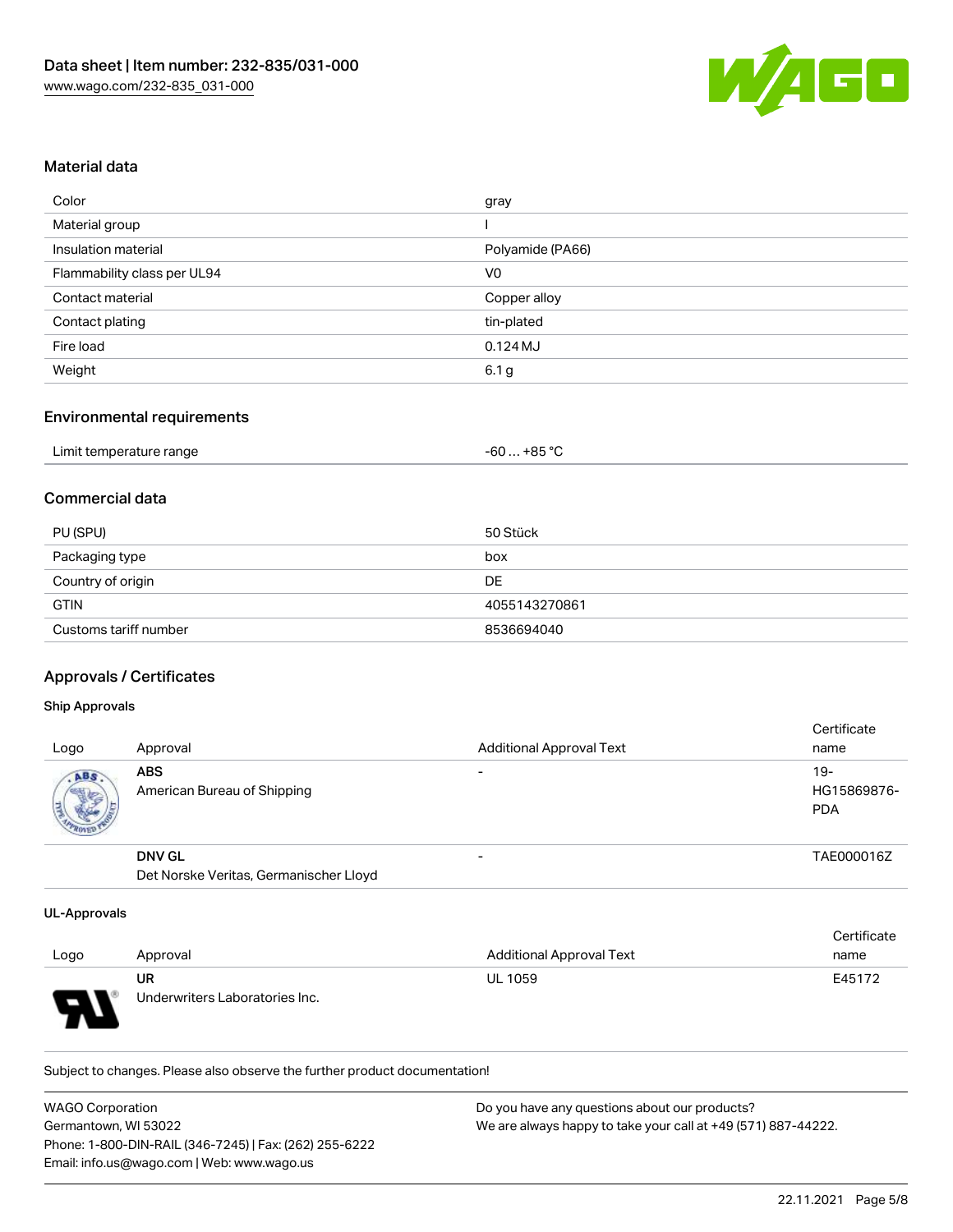



UR Underwriters Laboratories Inc. UL 1977 E 45171

# **Counterpart**

| ltem no.731-605                                                                                                        | www.wago.com/731-605 |
|------------------------------------------------------------------------------------------------------------------------|----------------------|
| 1-conductor male connector; CAGE CLAMP®; 2.5 mm <sup>2</sup> ; Pin spacing 7.5 mm; 5-pole; 2,50 mm <sup>2</sup> ; gray |                      |

### Optional accessories

#### Testing accessories

Testing accessories

G

|                      | Item no.: 210-136<br>Test plug; 2 mm Ø; with 500 mm cable                                                                    | www.wago.com/210-136 |
|----------------------|------------------------------------------------------------------------------------------------------------------------------|----------------------|
|                      | Item no.: 231-662<br>Test plugs for female connectors; for 7.5 mm and 7.62 mm pin spacing; 2,50 mm <sup>2</sup> ; light gray | www.wago.com/231-662 |
| Mounting             |                                                                                                                              |                      |
| Mounting accessories |                                                                                                                              |                      |
|                      | Item no.: 209-147<br>Self-tapping screw                                                                                      | www.wago.com/209-147 |
|                      | Item no.: 231-194<br>Self-tapping screw; B 2.2x13, fixing hole 1.8 mm Ø                                                      | www.wago.com/231-194 |
|                      | Item no.: 231-195<br>Screw with nut; M2x12; for fixing element                                                               | www.wago.com/231-195 |
|                      | Item no.: 231-295<br>Screw with nut                                                                                          | www.wago.com/231-295 |

# Downloads Documentation

| <b>Additional Information</b> |            |        |          |
|-------------------------------|------------|--------|----------|
| Technical explanations        | 2019 Apr 3 | pdf    | Download |
|                               |            | 2.0 MB |          |

# CAD files

Subject to changes. Please also observe the further product documentation!

| <b>WAGO Corporation</b>                                | Do you have any questions about our products?                 |
|--------------------------------------------------------|---------------------------------------------------------------|
| Germantown, WI 53022                                   | We are always happy to take your call at +49 (571) 887-44222. |
| Phone: 1-800-DIN-RAIL (346-7245)   Fax: (262) 255-6222 |                                                               |
| Email: info.us@wago.com   Web: www.wago.us             |                                                               |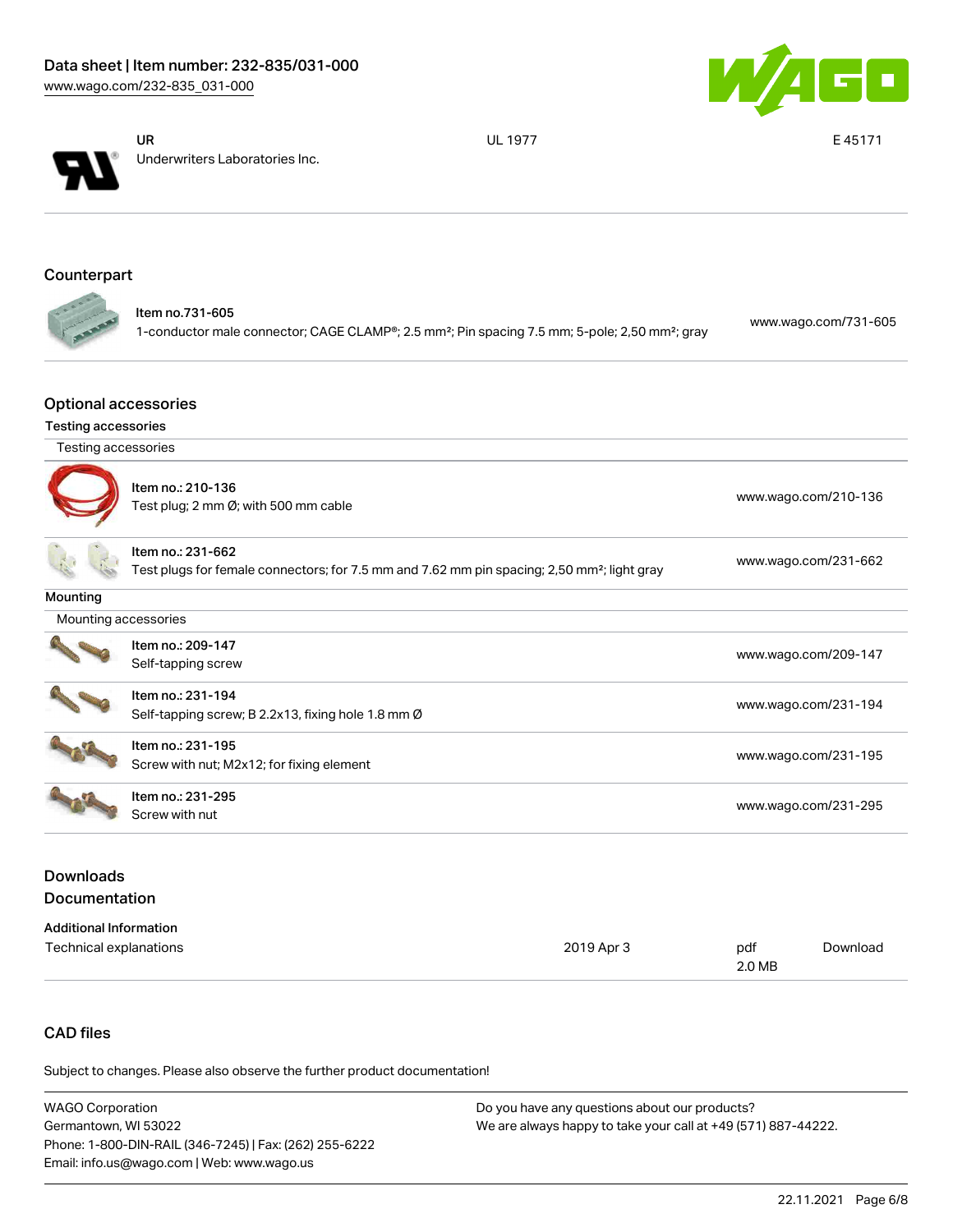#### PCB Design

Symbol and Footprint 232-835/031-000

CAx data for your PCB design, consisting of "schematic symbols and PCB footprints", allow easy integration of the WAGO component into your development environment.

#### Supported formats:

- Accel EDA 14 & 15 П
- $\blacksquare$ Altium 6 to current version
- $\blacksquare$ Cadence Allegro
- $\blacksquare$ **DesignSpark**
- $\blacksquare$ Eagle Libraries
- $\blacksquare$ KiCad
- $\blacksquare$ Mentor Graphics BoardStation
- $\blacksquare$ Mentor Graphics Design Architect
- $\blacksquare$ Mentor Graphics Design Expedition 99 and 2000
- $\blacksquare$ OrCAD 9.X PCB and Capture
- $\blacksquare$ PADS PowerPCB 3, 3.5, 4.X, and 5.X
- $\blacksquare$ PADS PowerPCB and PowerLogic 3.0
- $\blacksquare$ PCAD 2000, 2001, 2002, 2004, and 2006
- $\blacksquare$ Pulsonix 8.5 or newer
- $\blacksquare$ STL
- $\blacksquare$ 3D STEP
- $\blacksquare$ TARGET 3001!
- $\blacksquare$ View Logic ViewDraw
- $\blacksquare$ Quadcept
- $\blacksquare$ Zuken CadStar 3 and 4
- Zuken CR-5000 and CR-8000 П

PCB Component Libraries (EDA), PCB CAD Library Ultra Librarian

#### Environmental Product Compliance

# Compliance Search Environmental Product Compliance 232-835/031-000 THT female header; angled; Pin spacing 7.5 mm; 5-pole; clamping collar; 0.6 x 1.0 mm solder pin; gray URL [Download](https://www.wago.com/global/d/ComplianceLinkMediaContainer_232-835_031-000)

Subject to changes. Please also observe the further product documentation!

WAGO Corporation Germantown, WI 53022 Phone: 1-800-DIN-RAIL (346-7245) | Fax: (262) 255-6222 Email: info.us@wago.com | Web: www.wago.us

Do you have any questions about our products? We are always happy to take your call at +49 (571) 887-44222.



URL [Download](https://www.wago.com/global/d/UltraLibrarian_URLS_232-835_031-000)